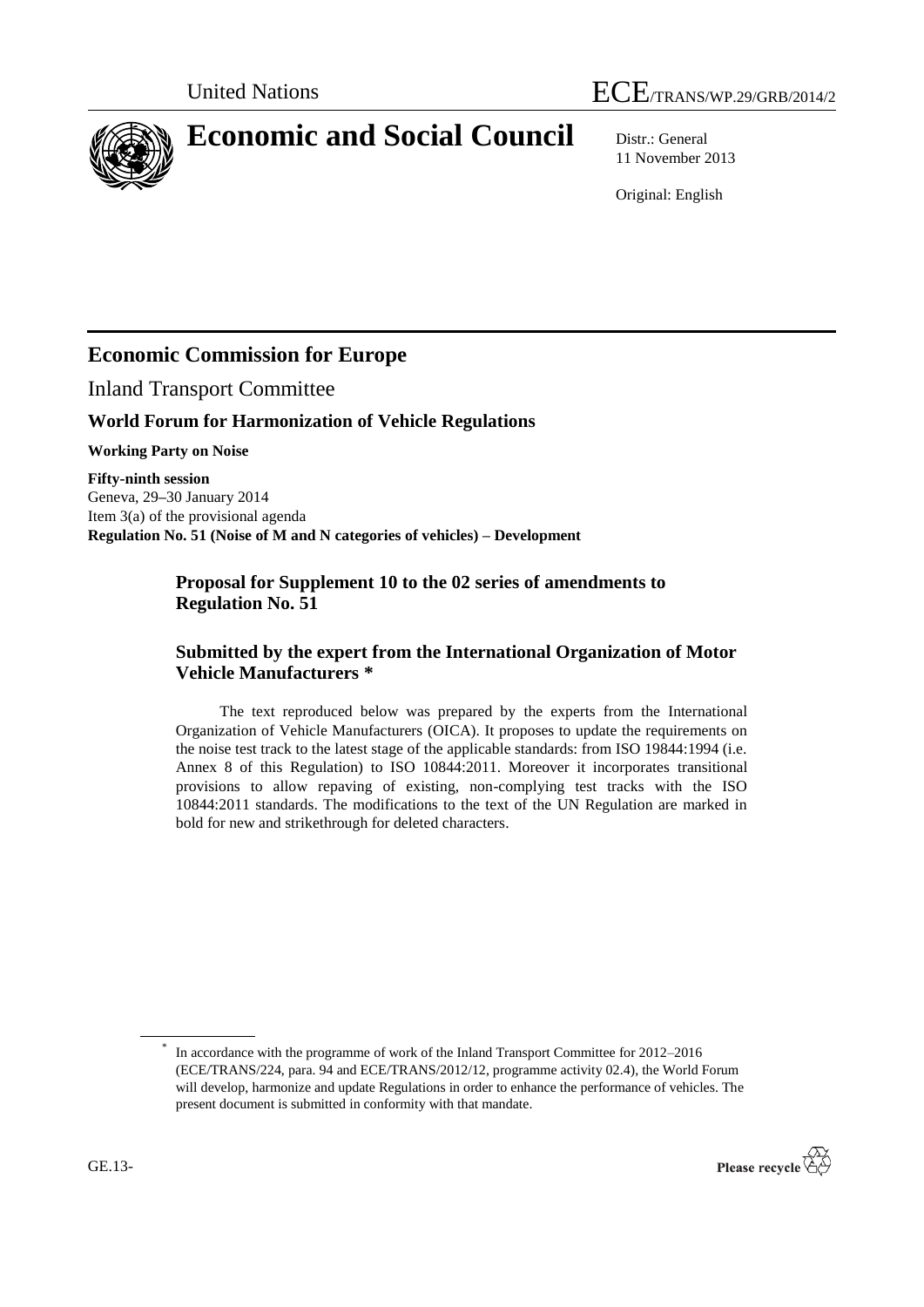#### **I. Proposal**

*Insert new paragraphs 11.4. and 11.5.*, to read:

- "**11.4 As from the official date of entry into force of Supplement 10 to the 02 series of amendments, no Contracting Party applying this Regulation shall refuse to grant or refuse to accept type approval according to Supplement 10 to 02 series of amendments to the regulation.**
- **11.5 For a period of 60 months from the date of entry into force of Supplement 10 to the 02 series of amendments to this Regulation, Contracting Parties applying this Regulation can continue to grant type approvals to the 02 series of amendments to this Regulation without taking into account the provisions of Supplement 10.**"

*Annex 1,* 

*Insert a new item 8.4.1.,* to read:

"**8.4.1 . Test track certificate according to (strike out, what does not apply): Annex 8 of this Regulation / ISO 10844:2011**."

*Paragraph 8.4.1. to 8.4.7.(former)*, renumber as paragraph 8.4.2. to 8.4.8.

*Annex 3, paragraph 2.1,* amend to read:

"2.1. Site

The test site must consist … flat test area.

The test track shall be such that the conditions …. The acceleration section. The surface of the site must be in accordance with the provisions given in Annex 8 to this Regulation **or in accordance to ISO 10844:2011** and be free of powdery snow, tall grass, loose soil or cinders.

There must be no obstacle…"

#### *Annex 8,*

*The title*, *insert the reference to footnote <sup>1</sup>and footnote <sup>1</sup>* , to read:

 $n<sub>1</sub>$ **<sup>1</sup> The specifications for the test site reproduced in this annex are valid until the end of the period indicated in para. 11.5.**"

*Paragraph 1, the reference to footnote* <sup>*1</sup></sup> and footnote* <sup>*1</sup></sup>, renumber as footnote* <sup>2</sup></sup></sup>